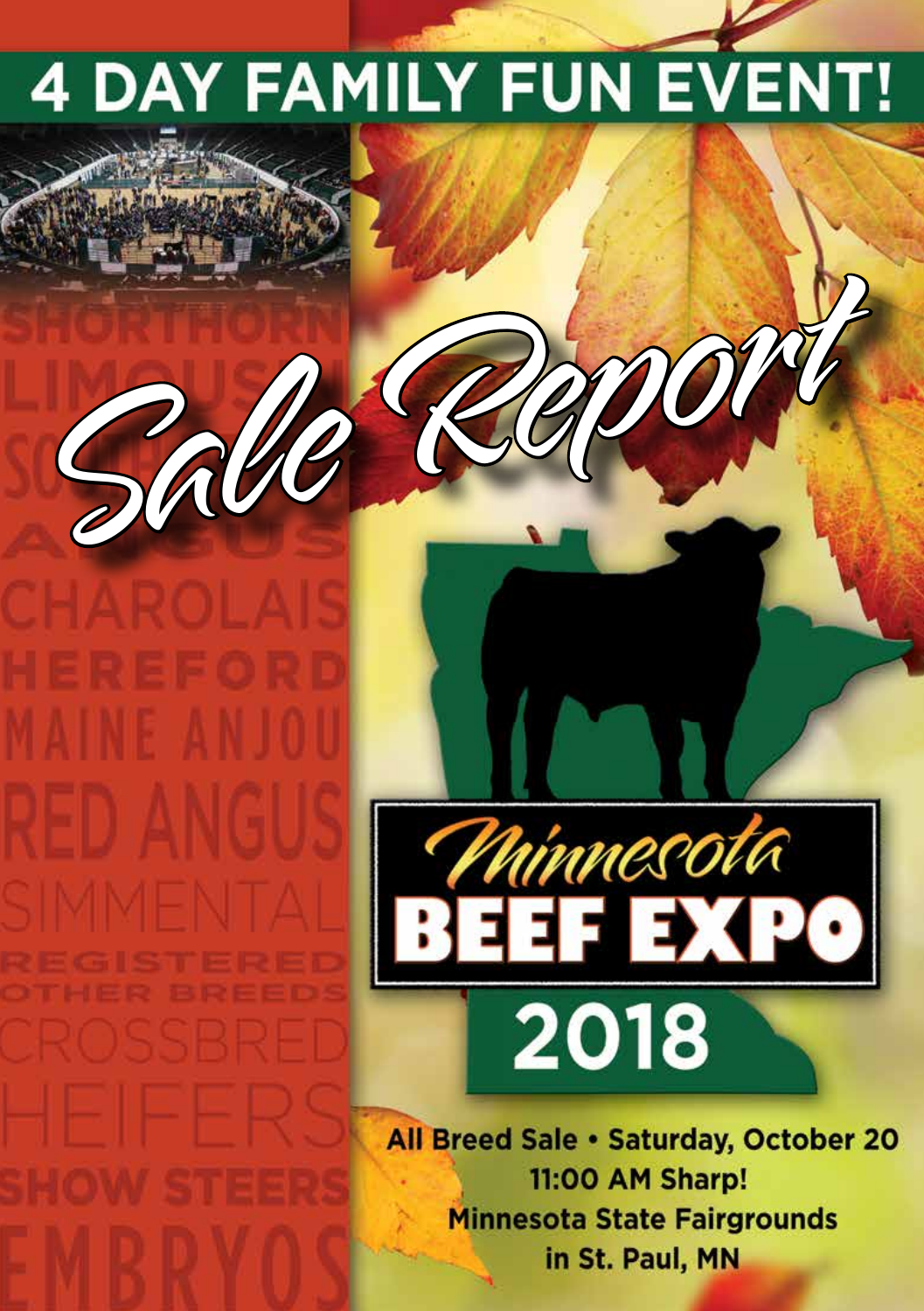2018 Sale

## Results | CONGRATULATIONS TO OUR WINNERS! What a Sale & Show!



Supreme Champion Female *Breeder: Lee Bjorklund Buyer: Mike Henderson, Wiota, IA*





Agri-MEDIA



*Buyer: Matt Weber, Lake Benton, MN*

Supreme Champion Steer

*Breeder: Mente Cattle Company Buyer: Kokett Farms, Albany, MN*

#### Res. Supreme Champion Steer

*Breeder: Jerrod Novotny Buyer: Todd Enger, Winnebago, MN*



The Premier Geef Event of the Opper Phichves

Thank you to our Sponsors: MN Farm Guide-Agri Media Group, Purina Animal Nutrition LLC, Rabo AgriFinance & Optimizer Calf Gel

PURINA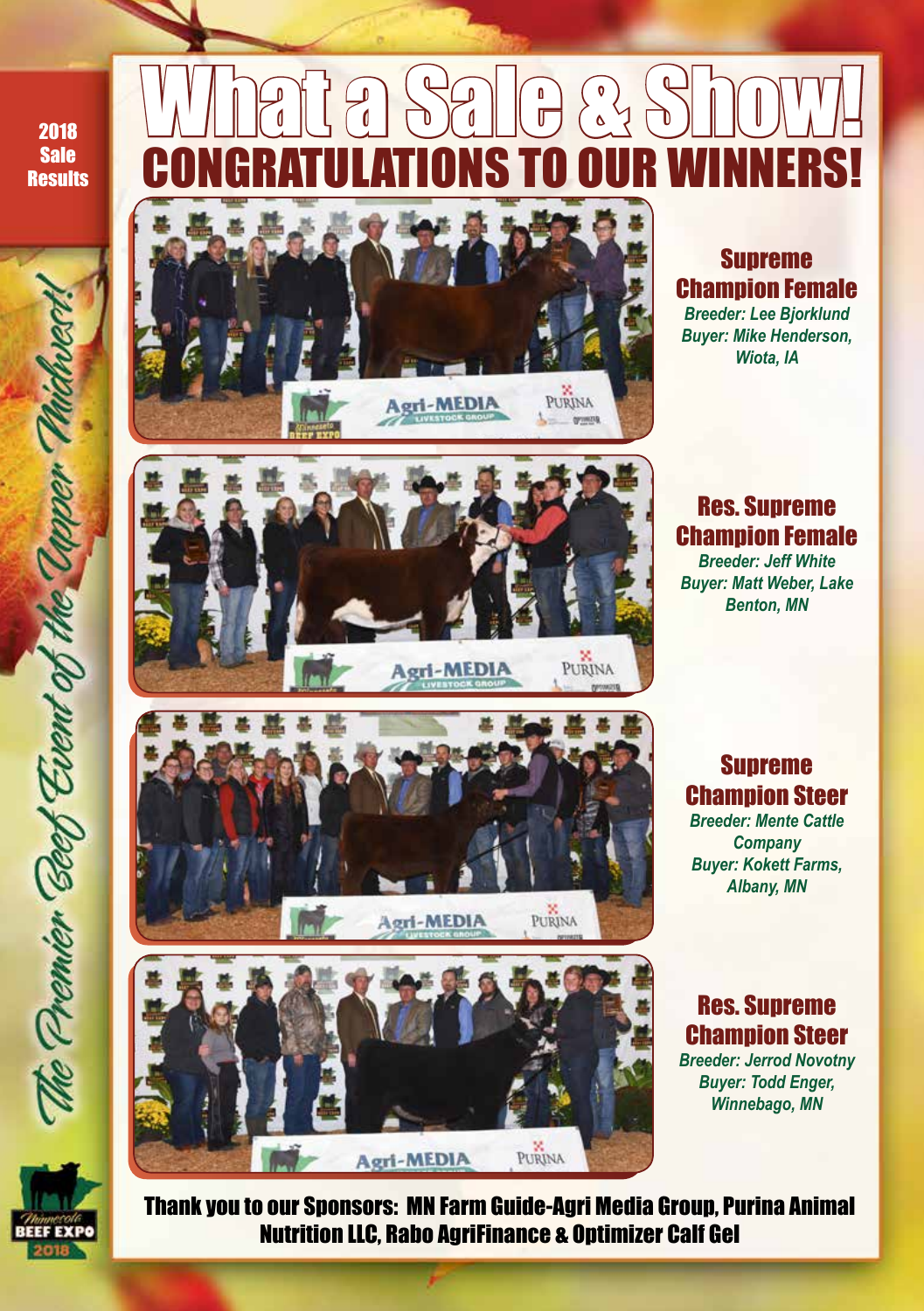2018 **Sale Results** 

The Premier Beef Event of th

**EEF EXPO** 



## *THE 2018 MN BEEF EXPO WILL GO DOWN IN THE RECORD BOOKS AS THE LARGEST MBE TO DATE!*

The four days of packed to the wall events is a must go to for families in the upper Midwest. The Expo started off on Thursday with the Knowledge Bowl, Sullivan Supply Stock Show University Seminar and the MYBEP Beef Industry Symposium featuring Kirbe Schnoor of RFD-TV Network and Cowboy Channel as Host of Superior Sunrise. Friday was the large judging contest and showmanship along with the MYBF Interviews. MBE has award 134 heifers to our youth since the program started. Saturday events included the sale show for Supreme Row and sale with Supreme

Row that afternoon along with the prospect show and market beef show. With entries of 1031 head of beef, the massive Jr show on Sunday was a well oiled production with the final selection of Supreme Female that afternoon. There are so many who donate their time and talent to make this grand event possible along with our long time sponsors of the sale and Supreme Row Sale animals of Agri-Media Livestock Marketing Group, Showrite and Hubbard Feeds, Lanesboro Sales Commission, Purina Animal Nutrition and Optimizer Calf Gel. The embryo sponsors include Diamond K Genetics, Polzin Embryo Center and Tri-County Veterinary Clinic. We extend a "Big Minnesota Thank You" to everyone for their continued support. Visit the website for updates and future information on the 2019 MBE at www.mnbeefexpo.com.



#### BJF Flo 8008F *SUPREME CHAMPION & CHAMPION REG. OTHER BREEDS* 59

Bieber Deep End B597 x THF Belle Breeder: Lee Bjorklund Buyer: Mike Henderson, Wiota, IA

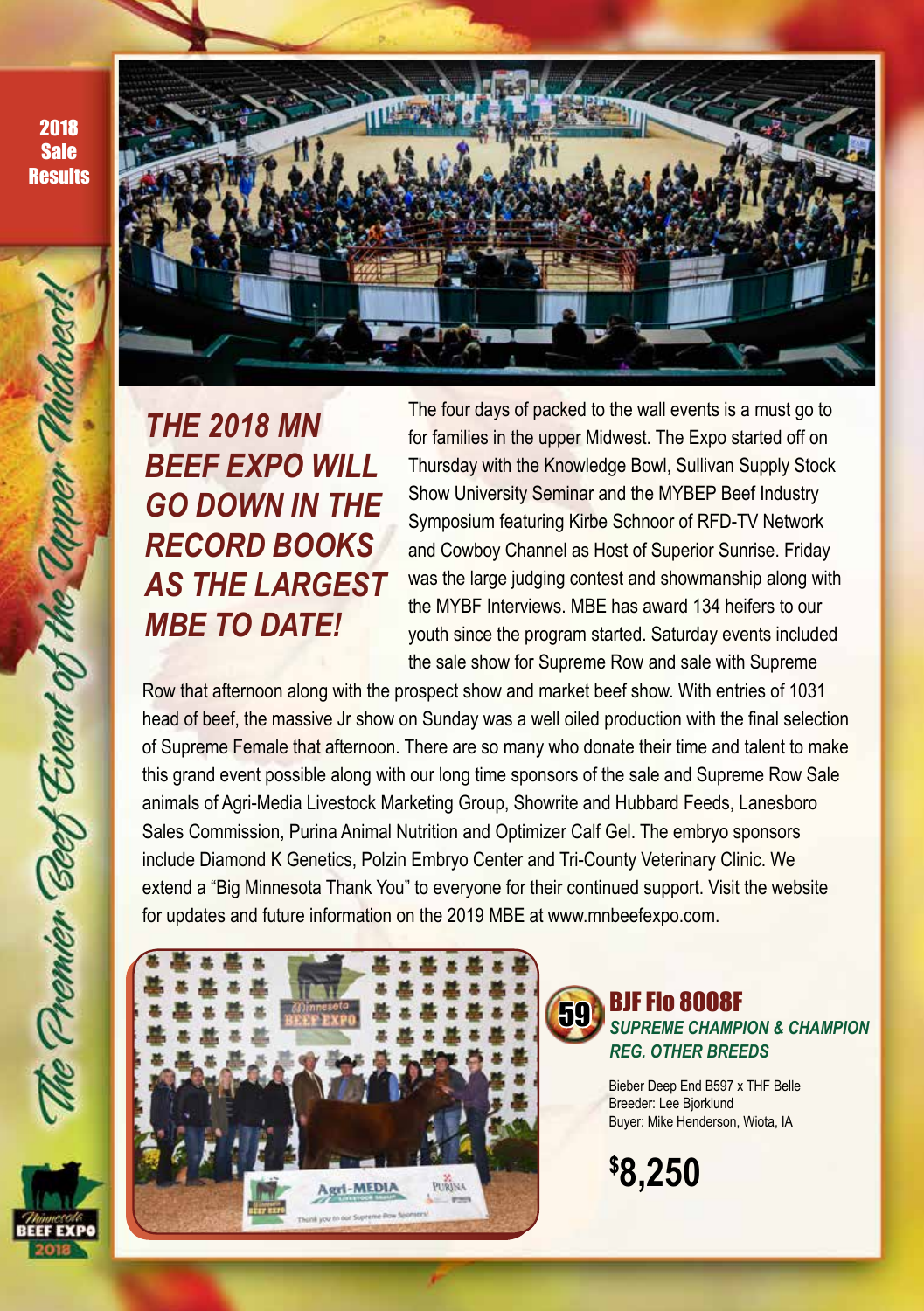2018 **Sale Results** 

The Premier Geef Event of the Topper Philibbes

**BEEF EXPO** 















#### Chestnut Queen 843 *Angus High Seller*

Chestnut Royal Stockman 326 x CN Queen 9179 – Angus Breeder: Chestnut Angus Farm Buyer: Brady Ford, Lake Wilson, MN

**\$ 4,500**



## N5G Precious

*Commercial High Seller*

Jesse James x 648 Solid Gold – Commercial Breeder: Paul Grace Buyer: Ryan Blagg, Salem, SD

**\$ 4,500**



#### HA Fancy 837F *Simmental High Seller*

Goet I80 x SC Lizzy Pearl A131 – Simmental Breeder: Highland Acres Buyer: Benjamin Giles, Chetek, WI

**\$ 4,200**



#### CRF Freedam Gal 815 *Champion Angus*

Colburn Primo 5153 x Bushs Freedom Gal Breeder: Circle R Farms Buyer: Sam Hovde, White Lake, SD

**\$ 4,200**



#### Wildwood Charlene MP 807

*Reserve Champion Shorthorn – Featured Breed*

BFS Master Prince x Wildwood CC Charlotte SC Breeder: Wildwood Farm Buyer: Brianna Fitgerald, West Concord, MN

**\$ 3,650**



#### RCC Shimmering Star F8178

*Reserve Champion Simmental* RCC Rocka Fella x RCC Black Star A3086 Breeder: Redalen Cattle Company Buyer: Cortney Zimmerman, Spencer, WI

**\$ 3,600**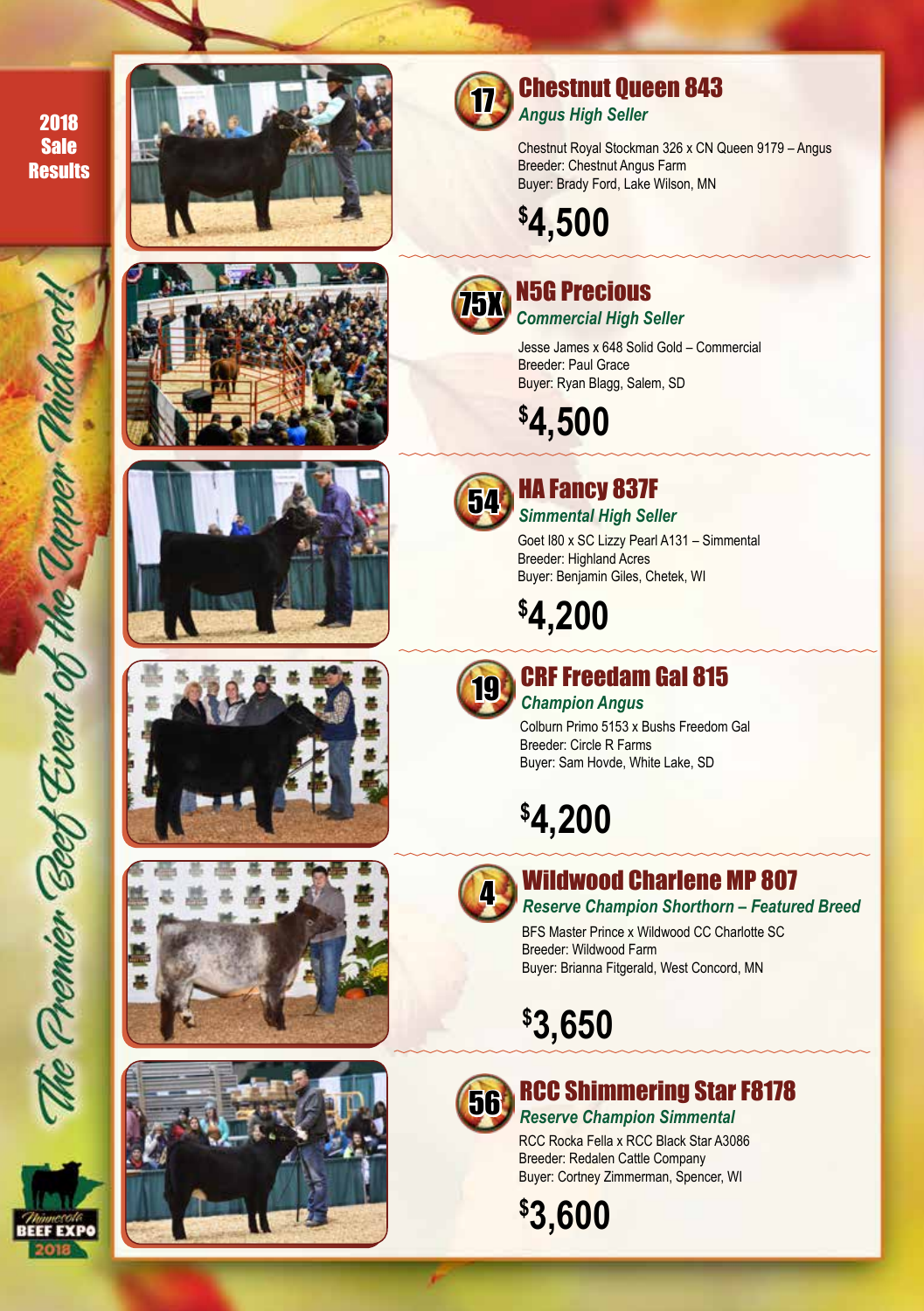2018 **Sale Results** 







#### Sale Averages

| Shorthorn Females averaged \$2,332<br>Angus Females averaged \$3,005<br>Hereford Females averaged \$1,889<br>Maine Females averaged \$1,929<br>Simmentals Females averaged \$2,505 |
|------------------------------------------------------------------------------------------------------------------------------------------------------------------------------------|

#### **Also selling**

| 9 | ______ | Commercial Females averaged \$2,117 |
|---|--------|-------------------------------------|
|   |        |                                     |

Cherspacher

**Sale Managers: Val & Lori Eberspacher Phone 507-532-6694 • Cell 612-805-7405 www.ebersale.com 2904 Co Rd 6, Marshall, MN 56258 • sales@ebersale.com** *Director: Mark Goodrich 651-775-3746*



## Bullerman Georgina 8085

*Reserve Champion Angus*

PVF Insight 0129 x Bullerman Georgina 1589 Breeder: Bullerman Angus Buyer: Taylor Ford, Lake Wilson, MN

**\$ 3,400**



#### Elmdale GKE Tina 2F

*Reserve Champion Registered Other Breeds*

U Need Me x Elmdales GKE Tina 3B Breeder: GKE Cattle Farm Buyer: Cody Wichmann, Pipestone, MN

**\$ 3,000**



#### BSC Frankie 6305F KAB635F *Champion Maine*

CARD Answer 76Y x BSC Darla 2Y Breeder: Braun Show Cattle Buyer: Brenda Tenold-Moretz, Northwood, IA

**\$ 3,000**

## Marketing Representatives

Val Eberspacher, EE Sales, MN; Amanda Eberspacher-Hilbrands, EE Sales/LiveAuctions.TV, MN; Chance Ujazdowski, EE Sales, WI; Dustin Carter, SD; Alex Acheson, AgriMedia, SD; Austin Brandt, Livestock Plus, IA; Kirby Goettsch, IA **Auctioneer:** Col. Dustin Carter, SD

## Expo Executive Board Members

| Jerry Delaney  Lake Benton, MN (507) 820-0661 |
|-----------------------------------------------|
| Val Eberspacher  Marshall, MN (612) 805-7405  |
|                                               |
| Mark Goodrich Emerald, WI (651) 775-3746      |
| Kelly SchmidtNew Ulm, MN (406) 599-2395       |
| Kent ThiesseLake Crystal, MN (507) 381-7960   |
|                                               |
| Chad ZehnderStanchfield, MN (612) 554-2154    |

#### Activity Coordinators

| Event Coordinator  Virginia Mold (651) 288-4440             |  |  |  |  |  |  |
|-------------------------------------------------------------|--|--|--|--|--|--|
| Supreme Row Sale Manager  Eberspacher Ent (507) 532-6694    |  |  |  |  |  |  |
|                                                             |  |  |  |  |  |  |
| Junior Activities Assistant Royalee Rhoads (952) 693-8116   |  |  |  |  |  |  |
| MYBEP/Educationat Act.  Claudine Goodrich (651) 491-8752    |  |  |  |  |  |  |
| Veterinarian  Clarks Grove Waseca Vet Clinic (507) 256-7237 |  |  |  |  |  |  |
| PhotographerLinde's Livestock Photos (937) 875-0670         |  |  |  |  |  |  |
|                                                             |  |  |  |  |  |  |

A great big THANK YOU to all the wonderful sponsors for making this great event possible: Show Rite Feed & Lanesboro/Decorah Sales Commission



BEEF EXPO